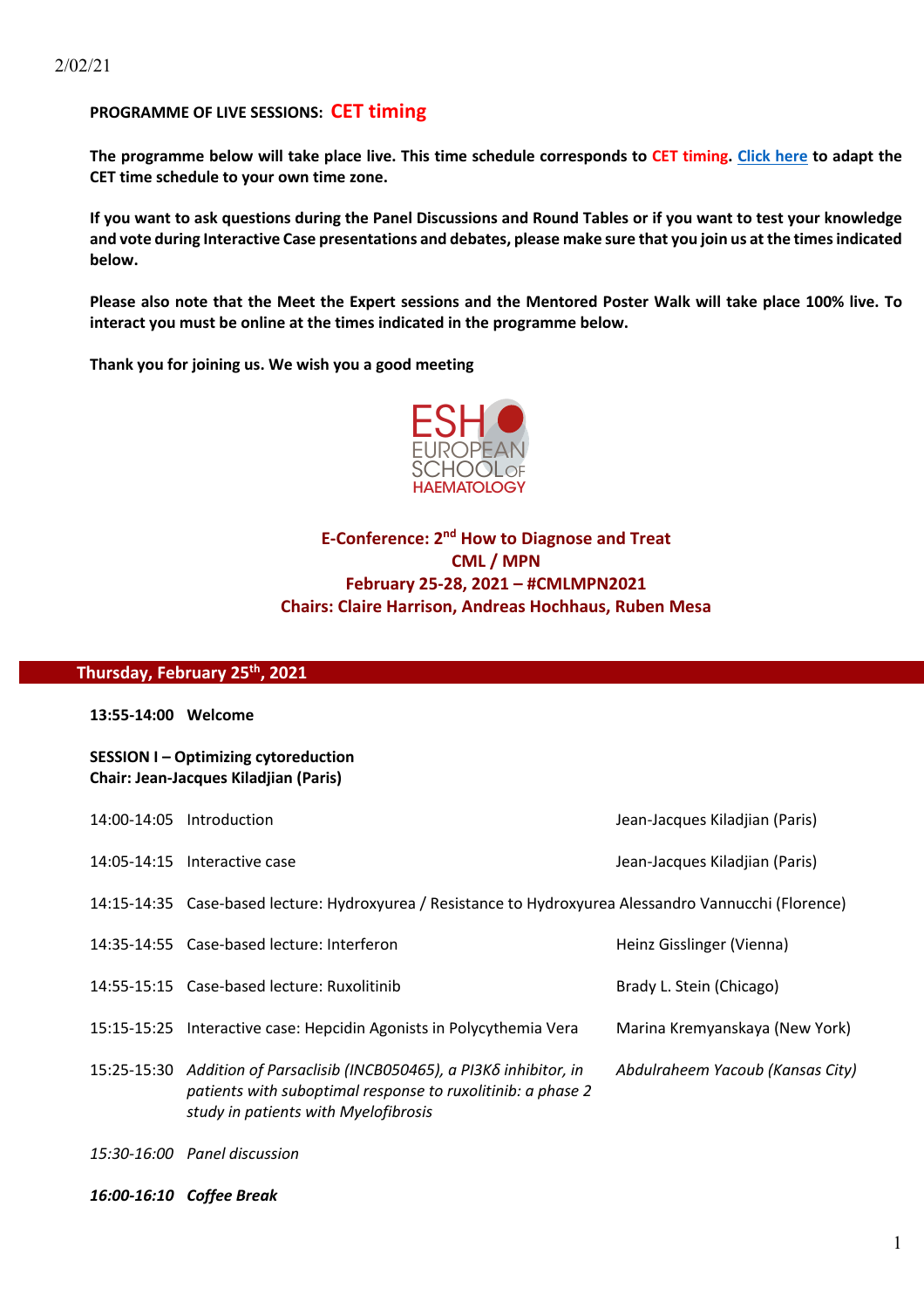## **SESSION II – Management of CML with TKI Chair: François-Xavier Mahon (Bordeaux)**

| 16:10-16:15 Introduction                                                                                                                                                                       | François-Xavier Mahon (Bordeaux) |
|------------------------------------------------------------------------------------------------------------------------------------------------------------------------------------------------|----------------------------------|
| 16:15-16:25 Interactive case                                                                                                                                                                   | François-Xavier Mahon (Bordeaux) |
| 16:25-16:45 Case-based lecture: First line TKIs                                                                                                                                                | Giuseppe Saglio (Turin)          |
| 16:45-17:05 Case-based lecture: Use of generics                                                                                                                                                | Tomasz Sacha (Krakow)            |
| 17:05-17:25 Case-based lecture: Salvage treatment and other lines                                                                                                                              | Gianantonio Rosti (Bologna)      |
| 17:25-17:35 Interactive case                                                                                                                                                                   | Peter E. Westerweel (Dordrecht)  |
| 17:35-17:40 Assessment of individual molecular response in Chronic<br>Myeloid Leukemia patients with atypical BCR-ABL1 fusion<br>transcripts. Recommendations by the EUTOS Cooperative Network | Vivien Günther (Jena)            |
| 17:40-18:10 Panel discussion                                                                                                                                                                   |                                  |

**18:20-19:20 Mentored poster walk** **Leaders:** John Mascarenhas (New York)\*, Franck Nicolini (Lyon)\*

# **Friday, February 26th, 2021**

## 13:00-14:00 **SATELLITE SYMPOSIUM Shifting the paradigm in myelofibrosis care Speakers:** Ruben Mesa (San Antonio), Adam Mead (Oxford)

*This educational symposium is organized and funded by AbbVie*

#### **SESSION III – MPN risk stratification including vascular events Chair: Francesco Passamonti (Varese)**

| 14:10-14:15 Introduction                                          | Francesco Passamonti (Varese)  |
|-------------------------------------------------------------------|--------------------------------|
| 14:15-14:25 Interactive case: MPN risk stratification             | Francesco Passamonti (Varese)  |
| 14:25-14:45 Case-based Lecture: Essential Thrombocythemia         | Alberto Alvarez (Barcelona)    |
| 14:45-15:05 Case-based lecture: Polycythemia Vera                 | Naseema Gangat (Rochester)     |
| 15:05-15:25 Case-based lecture: Pre-Myelofibrosis & Myelofibrosis | Paola Guglielmelli (Florence)  |
| 15:25-15:45 Case-based lecture: Vascular risk assessment in MPN   | <b>Emmanuel Messas (Paris)</b> |
| 15:45-16:10 Panel discussion                                      |                                |

*16:10-16:20 Coffee break*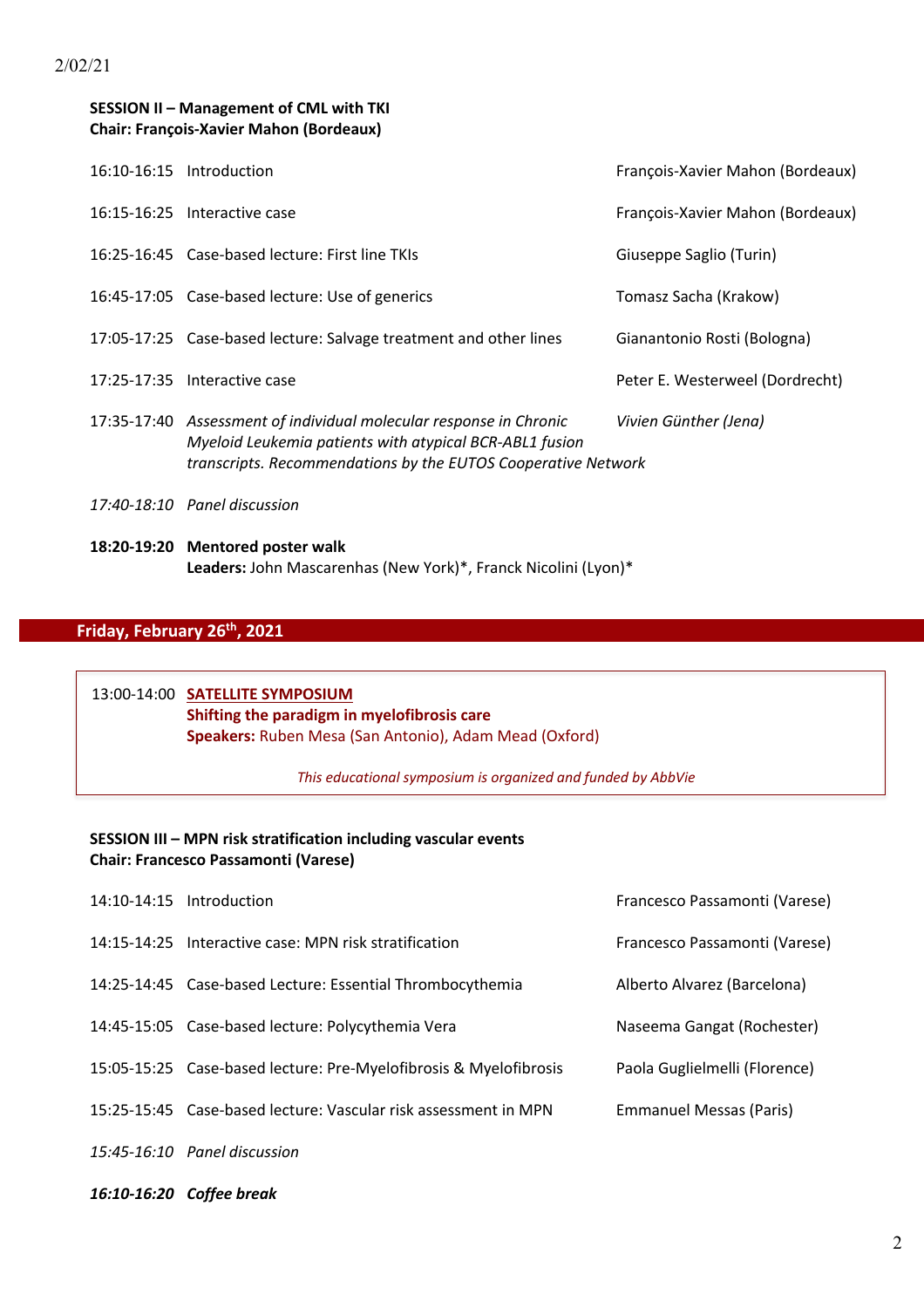## **16:20-17:15 DEBATE 1 – Interferon alpha should be front line therapy in all ET/PV patients Chair: Ruben Mesa (San Antonio)**

| 16:20-16:25 Introduction       | Ruben Mesa (San Antonio)    |  |
|--------------------------------|-----------------------------|--|
| Audience votes YES or NO       |                             |  |
| 16:25-16:40 Yes                | Florian Heidel (Greifswald) |  |
| 16:40-16:55 No                 | Claire Harrison (London)    |  |
| 16:55-17:15 Discussion         |                             |  |
| Audience votes again YES or NO |                             |  |

## **17:15-18:25 ROUNDTABLE 1 – Infections in myeloproliferative disorders, including CML Chair: Ruben Mesa (San Antonio)**

|                        | 17:15-17:20 Introduction                        | Ruben Mesa (San Antonio)    |
|------------------------|-------------------------------------------------|-----------------------------|
|                        | 17:20-17:35 COVID-19 and CML                    | Delphine Rea (Paris)        |
|                        | 17:35-17:50 COVID-19 in MPN                     | Tiziano Barbui (Bergamo)    |
|                        | 17:50-18:05 Infections in MPN - patients survey | Florian Heidel (Greifswald) |
| 18:05-18:25 Discussion |                                                 |                             |

#### **18:35-19:35 Simultaneous Meet the Experts sessions:**

| 1. | Management of Myelofibrosis & New agents in<br>Myelofibrosis      | Srdan Verstovsek (Houston), Ruben Mesa (San Antonio)                         |
|----|-------------------------------------------------------------------|------------------------------------------------------------------------------|
|    | 2. Clonal Evolution in MPNs                                       | Jyoti Nangalia (Hinxton), Ann Mullally (Boston)                              |
|    | 3. Management of mastocytosis                                     | Jason Gotlib (Stanford), Deepti Radia (London)                               |
|    | 4. Transplant for challenging MPNs and CML in 2021                | Nicolaus Kröger (Hamburg), Vikas Gupta (Toronto),<br>Donal McLornan (London) |
|    | 5. How to safely and successfully use social media in<br>medicine | Naveen Pemmaraju (Houston)                                                   |

#### **Saturday, February 27th, 2021**

#### **09:00-10:00 Simultaneous Meet the Experts sessions:**

- Interferon in PV
- 
- 3. Investigation and management of erythrocytosis Mary Frances McMullin (Belfast)
- 4. Investigation and management of eosinophilia Andreas Reiter (Mannheim)

*10:00-10:10 Coffee Break and Poster viewing*

1. Management of PV & Lessons learned from Heinz Gisslinger (Vienna), Martin Griesshammer (Minden)

2. COVID-19 and MPNs Tiziano Barbui (Bergamo), Claire Harrison (London)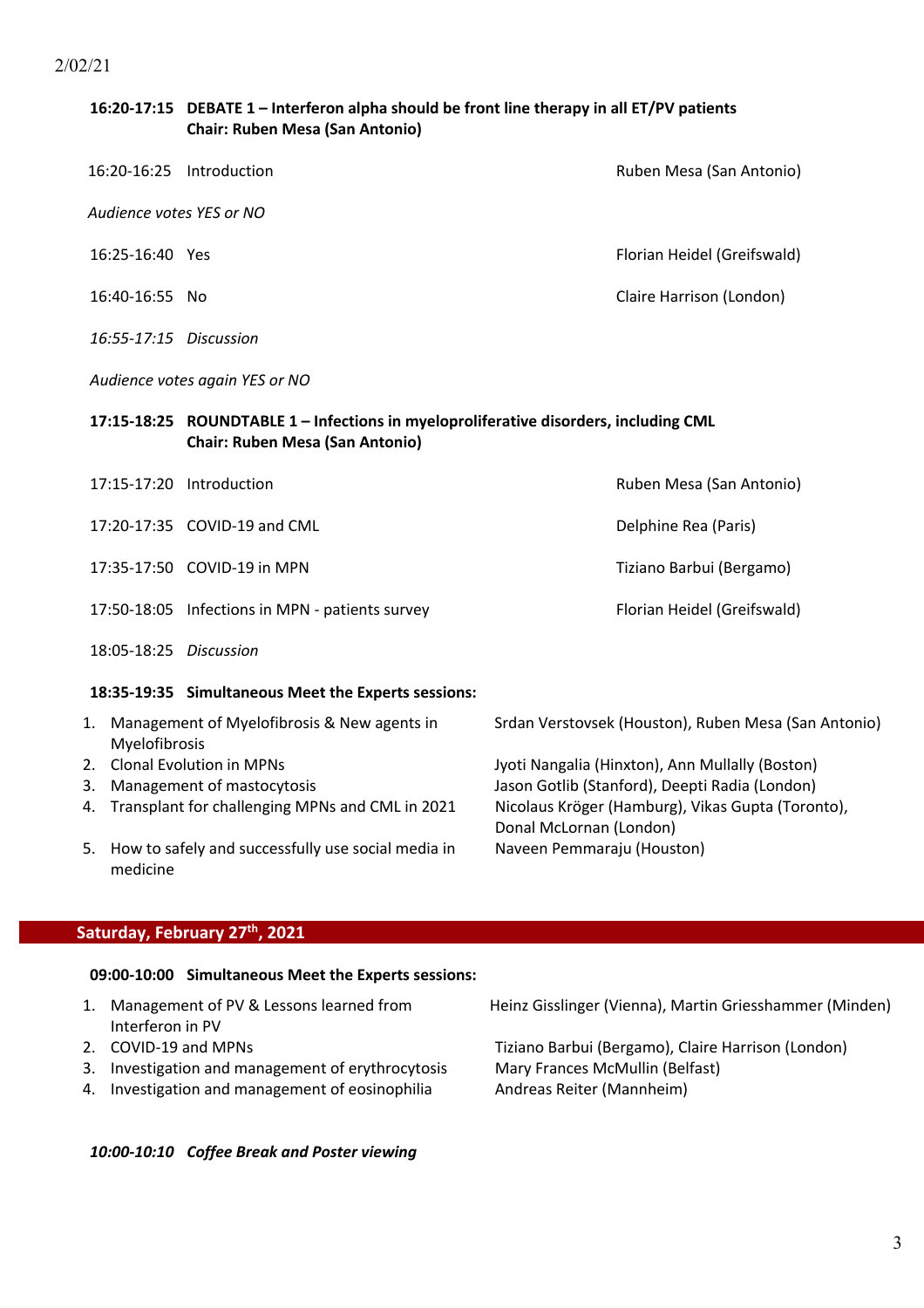2/02/21

|                                | 10:10-11:20 ROUNDTABLE 2 - Pregnancy and parenting<br><b>Chair: Jane Apperley (London)</b>                                                                          |                               |
|--------------------------------|---------------------------------------------------------------------------------------------------------------------------------------------------------------------|-------------------------------|
|                                | 10:10-10:15 Introduction                                                                                                                                            | Jane Apperley (London)        |
|                                | 10:15-10:30 Pregnancy and TKI                                                                                                                                       | Elisabetta Abruzzese (Rome)   |
|                                | 10:30-10:45 Russian recommendations to manage pregnancy in CML                                                                                                      | Ekaterina Chelysheva (Moscow) |
|                                | 10:45-11:00 Interferon alpha in pregnancy                                                                                                                           | Martin Griesshammer (Minden)  |
| 11:00-11:20 Discussion         |                                                                                                                                                                     |                               |
|                                | 11:20-12:15 DEBATE 2 - Allogeneic stem cell transplantation should be considered third line option in chronic<br>phase CML<br><b>Chair: Andreas Hochhaus (Jena)</b> |                               |
| 11:20-11:25                    | Introduction                                                                                                                                                        | Andreas Hochhaus (Jena)       |
| Audience votes YES or NO       |                                                                                                                                                                     |                               |
| 11:25-11:40 Yes                |                                                                                                                                                                     | Jane Apperley (London)        |
| 11:40-11:55 No                 |                                                                                                                                                                     | Delphine Rea (Paris)          |
| 11:55-12:15 Discussion         |                                                                                                                                                                     |                               |
| Audience votes again YES or NO |                                                                                                                                                                     |                               |

*12:15-13:55 Lunch*

#### 12:45-13:45 **SATELLITE SYMPOSIUM**

 **Optimizing Treatment of Classical MPNs and Exploring New Options in CML Chair:** Claire Harrison (London) **Speakers:** Martin Griesshammer (Minden), Massimo Breccia (Rome)

*This educational symposium is organized and funded by Novartis*

## **SESSION IV – Evolving therapies in Myelofibrosis Chair: Ruben Mesa (San Antonio)**

|             | 13:55-14:00 Introduction                                                          | Ruben Mesa (San Antonio)   |
|-------------|-----------------------------------------------------------------------------------|----------------------------|
|             | 14:00-14:10 Interactive case: Therapy of Myelofibrosis with<br>approved agents    | Ruben Mesa (San Antonio)   |
|             | 14:10-14:30 Case-based lecture: Other JAK inhibitors<br>(Momelotinib, Pacritinib) | Adam Mead (Oxford)         |
| 14:30-14:50 | Case-based lecture: JAK inhibitors in combination                                 | Srdan Verstovsek (Houston) |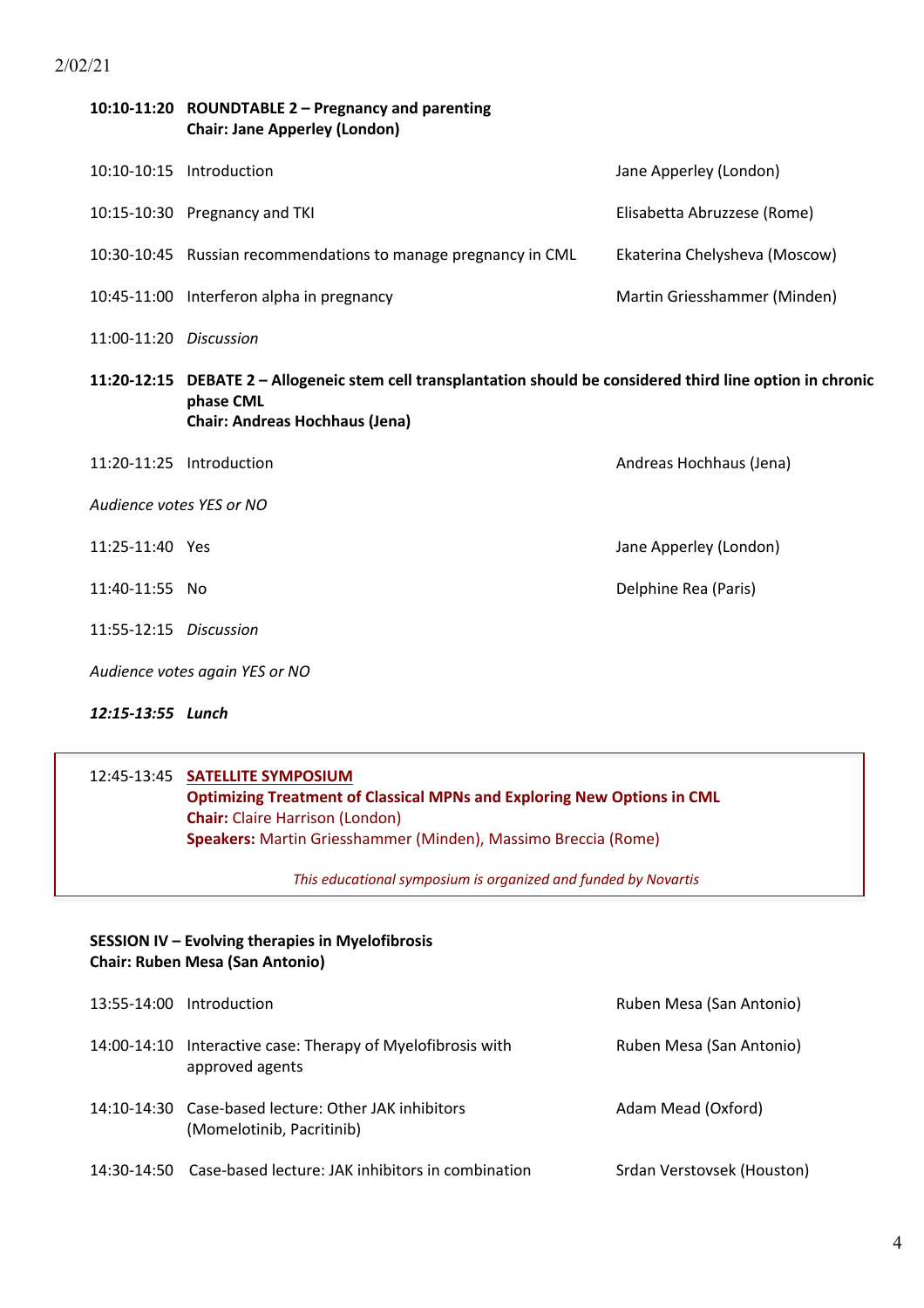## 2/02/21

|                                                                                                                | 14:50-15:10 Case-based lecture: Other agents                                                                                                                                                                    | John Mascarenhas (New York)   |
|----------------------------------------------------------------------------------------------------------------|-----------------------------------------------------------------------------------------------------------------------------------------------------------------------------------------------------------------|-------------------------------|
|                                                                                                                | 15:10-15:20 Interactive case: When to switch from Ruxolitinib                                                                                                                                                   | Haifa Kathrin Al-Ali (Halle)  |
|                                                                                                                | 15:20-15:25 Genomic analysis of primary and secondary Myelofibrosis<br>redefines the prognostic impact of ASXL1 mutations: a FIM study                                                                          | Damien Luque Paz (Angers)     |
|                                                                                                                | 15:25-15:55 Panel discussion                                                                                                                                                                                    |                               |
| SESSION V - Management of advanced and unusual disease (MPN and CML)<br><b>Chair: Claire Harrison (London)</b> |                                                                                                                                                                                                                 |                               |
|                                                                                                                | 15:55-16:00 Introduction                                                                                                                                                                                        | Claire Harrison (London)      |
|                                                                                                                | 16:00-16:20 Case-based lecture: Management of rare translocations<br>MPN entities FGFR1 and JAK2 partner geners                                                                                                 | Andreas Reiter (Mannheim)     |
|                                                                                                                | 16:20-16:40 Case-based lecture: Transplantation in Myelofibrosis & CML Nicolaus Kröger (Hamburg)<br>in advanced phase                                                                                           |                               |
|                                                                                                                | 16:40-17:00 Case-based lecture: Myelofibrosis transforming to AML<br>(agents & approaches)                                                                                                                      | Vikas Gupta (Toronto)         |
|                                                                                                                | 17:00-17:20 Case-based lecture: Blast crisis in CML                                                                                                                                                             | Dragana Milojkovic (London)   |
|                                                                                                                | 17:20-17:30 Interactive case: CMML                                                                                                                                                                              | Donal McLornan (London)       |
|                                                                                                                | 17:30-17:40 Interactive case: Venetoclax data                                                                                                                                                                   | Srdan Verstovsek (Houston)    |
|                                                                                                                | 17:40-17:45 Cpi-0610, a bromodomain and extraterminal domain<br>protein (BET) inhibitor, in combination with ruxolitinib,<br>in JAK-Inhibitor-Naïve Myelofibrosis patients: update of<br>manifest Phase 2 study | Francesco Passamonti (Varese) |

*17:45-18:00 Panel discussion*

**18:05-19:05 Slot for a satellite symposium (already booked)**

# **Sunday, February 28th, 2021**

## **SESSION VI – Treatment free remission in CML Chair: Susanne Saussele (Mannheim)**

| 09:25-09:30 Introduction                                                    | Susanne Saussele (Mannheim) |
|-----------------------------------------------------------------------------|-----------------------------|
| 09:30-09:40 Interactive case: Prognostic factors for successful TFR         | Susanne Saussele (Mannheim) |
| 09:40-10:00 Case-based lecture: New technologies in monitoring              | Nick Cross (Southampton)    |
| 10:00-10:20 Case-based lecture:<br>New treatments for stem cell eradication | Thomas Ernst (Jena)         |